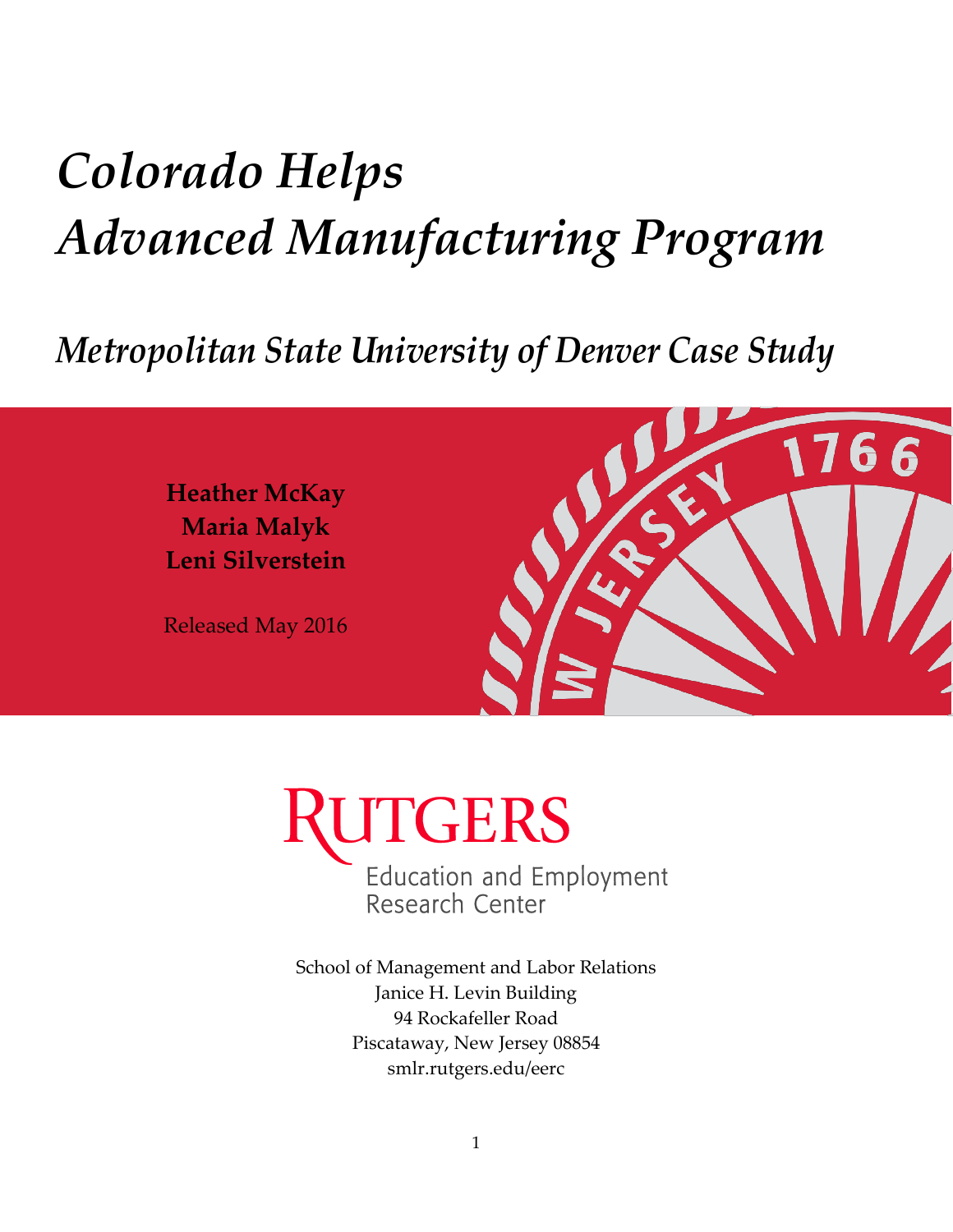### **Colorado Helps Advanced Manufacturing Program** *Metropolitan State University of Denver Case Study*

Heather McKay Maria Malyk Leni Silverstein

Education and Employment Research Center School of Management and Labor Relations Rutgers, The State University of New Jersey Janice H. Levin Building 94 Rockafeller Road Piscataway, NJ 08854

May 2016

This workforce solution was funded by a grant awarded by the US Department of Labor's Employment and Training Administration. The solution was created by the grantee and does not necessarily reflect the official position of the US Department of Labor. The Department of Labor makes no guarantees, warranties, or assurances of any kind, express or implied, with respect to such information, including information on linked sites and including, but not limited to, accuracy of the information or its completeness, timelines, usefulness, adequacy, continued availability, or ownership.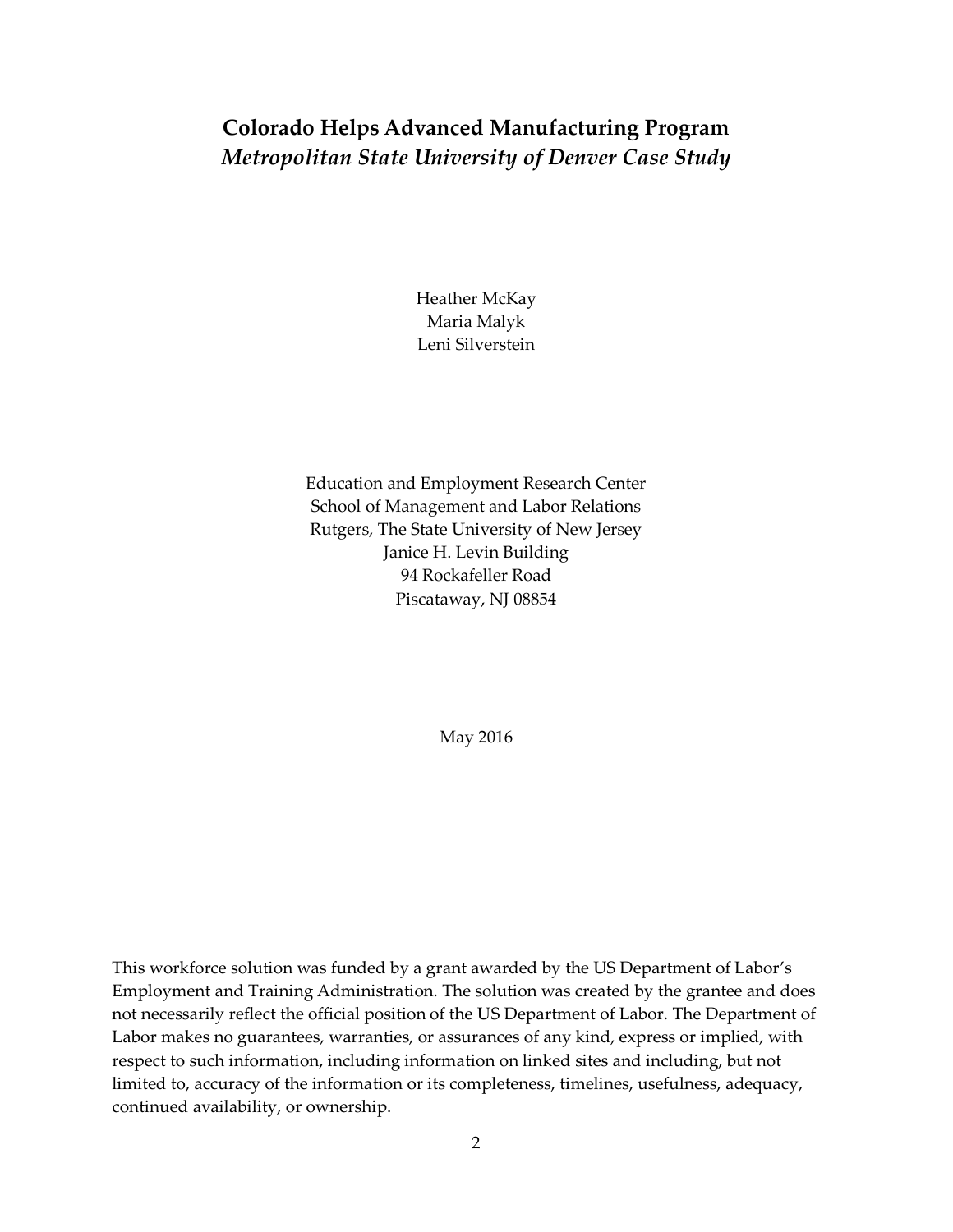#### **INTRODUCTION**

The Colorado Helps Advanced Manufacturing Program (CHAMP) is a United States Department of Labor (USDOL) Trade Adjustment Assistance Community College and Career Training (TAACCCT)-funded grant project intended to develop new or redesigned online and hybrid courses leading to credentials in advanced manufacturing in high demand fields across the state of Colorado. The Colorado schools involved in CHAMP are a consortium of eight of the state's community colleges and one four-year institution: Front Range Community College (FRCC), Pueblo Community College (PCC), Red Rocks Community College (RRCC), Lamar Community College (LCC), Pikes Peak Community College (PPCC), Aims Community College (Aims), Community College of Denver (CCD), Emily Griffith Technical College (EGTC), and the Metropolitan State University of Denver (MSU Denver).

Prior to the development of CHAMP, the Colorado Advanced Manufacturing Alliance identified two gaps in the state's existing academic training programs that had been previously designed to meet the needs of the industry: 1) the lack of a consistent voice representing the needs of industry to the academic community and 2) the absence of a strong network to facilitate business-to-business activity partnerships with educational institutions. The CHAMP project was conceived to address these issues with the larger goal of making Denver and the state of Colorado a leading advanced manufacturing hub.

CHAMP is in place to increase the attainment of degrees and certifications in manufacturing in order to best serve employers' needs. In service of the market-oriented end of this goal, its programs are designed to produce 21st-century workers whose skills align to local market trends—community colleges work with local employers to align their programs with industryrecognized skills and competencies. With regard to increasing the number of graduates entering the market, CHAMP is focused on creating innovative and flexible learning opportunities for students. The grant calls for schools' existing courses to be adapted for hybrid delivery, for example, such that a portion of the traditional face-to-face instruction is replaced by web-based, online learning.

In addition to designing or redesigning advanced manufacturing programs to fit a hybrid model, each college is required to integrate open education resources (OER) into its CHAMP curriculum. OER are teaching, learning, and research resources that reside in the public domain or have been released under an intellectual property license that permits their free use and repurposing by others. OER may take the form of full courses, course materials, modules, textbooks, streaming videos, tests, software, or any other tools, materials, or techniques used to support access to knowledge. Under the CHAMP grant, consortium colleges are encouraged to use OER in the creation or redesign of online or hybrid courses and are also required to create or redesign their courses and programs such that they can be packaged and licensed as OER for use by other educators and institutions. Thus, staff at CHAMP colleges will package, license, and post their course materials during the course of the grant.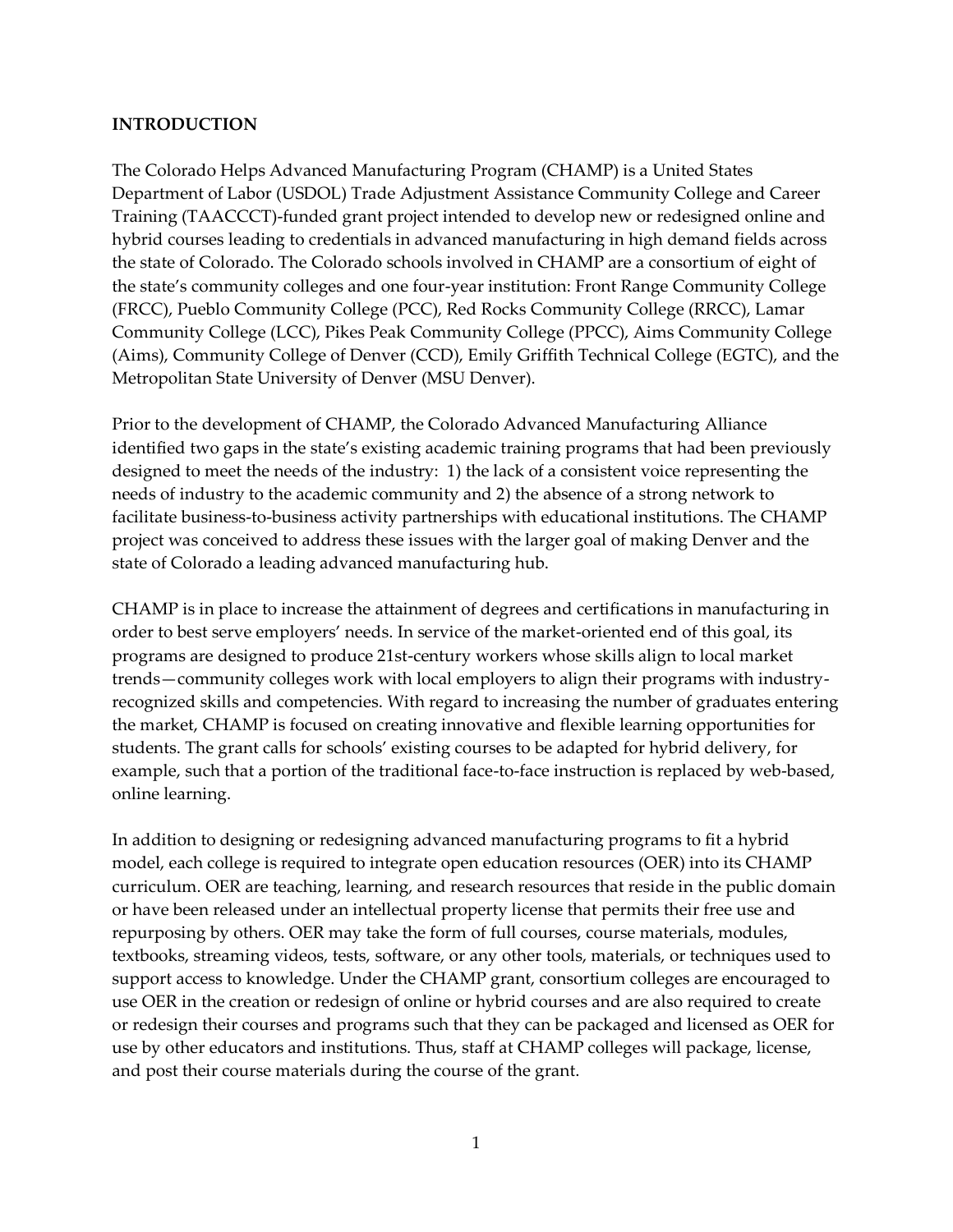Each college in the consortium is also required to employ at least one CHAMP navigator to collaborate with employer–partners, local workforce centers, community and nonprofit organizations, and students to ensure students' access to CHAMP resources and facilitate their success. Within each of these areas of collaboration, navigators work according to their institution's needs to build CHAMP programs, recruit and retain students for CHAMP programs, and assist those students as necessary. Navigators track their interactions with CHAMP students to report outcomes based on a model of *intensive advising*, which involves multiple interactions and points of intervention with each student throughout his or her education to ensure each student's success and, ultimately, employment.

Aside from these institution-specific innovations, consortium-level outputs are also to be integrated within each college. These include massive open education courses (MOOCs) and a new credit-for-prior-learning process. Three MOOCs were created at the consortium level: a math MOOC, a student success/employability MOOC, and a credit-for-prior-learning MOOC. Each college is encouraged to include one or more of the MOOCs in its program or institutional curriculum. The process at each college for awarding students credit for prior learning will also be redesigned at each college according to policies developed by the consortium.

This report is one of nine created to highlight each individual college's contributions to the CHAMP project at year two of the grant. The purpose of this case study is to identify the implementation processes utilized by MSU Denver and to provide a summary of the MSU Denver CHAMP team's activities, successes, and challenges to date. This case study begins with an overview of its methodology and data sources and then moves on to the contextual frame demographic and socioeconomic background information about MSU Denver, its student population, and its service region. These sections are followed by a summary of the goals of MSU Denver's CHAMP program; a discussion of the implementation of the program, including the design process and its incorporation of OER; a look at student and faculty perceptions of the program; an examination of employer and workforce center collaborations; a discussion of the CHAMP navigator position as it has developed at MSU Denver; an examination of the college's approach to redesigning its credit-for-prior-learning options and processes; and a summary of successes, challenges to date, and recommendations for next steps.

#### **METHODOLOGY/DATA SOURCES**

This report examines the development and implementation of the first two years of the CHAMP grant at MSU Denver, including experiences of the project team members and participating staff, faculty, and students. As such, this report uses qualitative data and analysis. Subsequent EERC evaluation reports will include outcome measures and report on quantitative data collection and analysis.

The qualitative methodology for this report includes content analysis of consortium goals and activities to date, relevant proposals, and project- and college-specific statements of work, quarterly reports, and websites developed by individual colleges. EERC team members also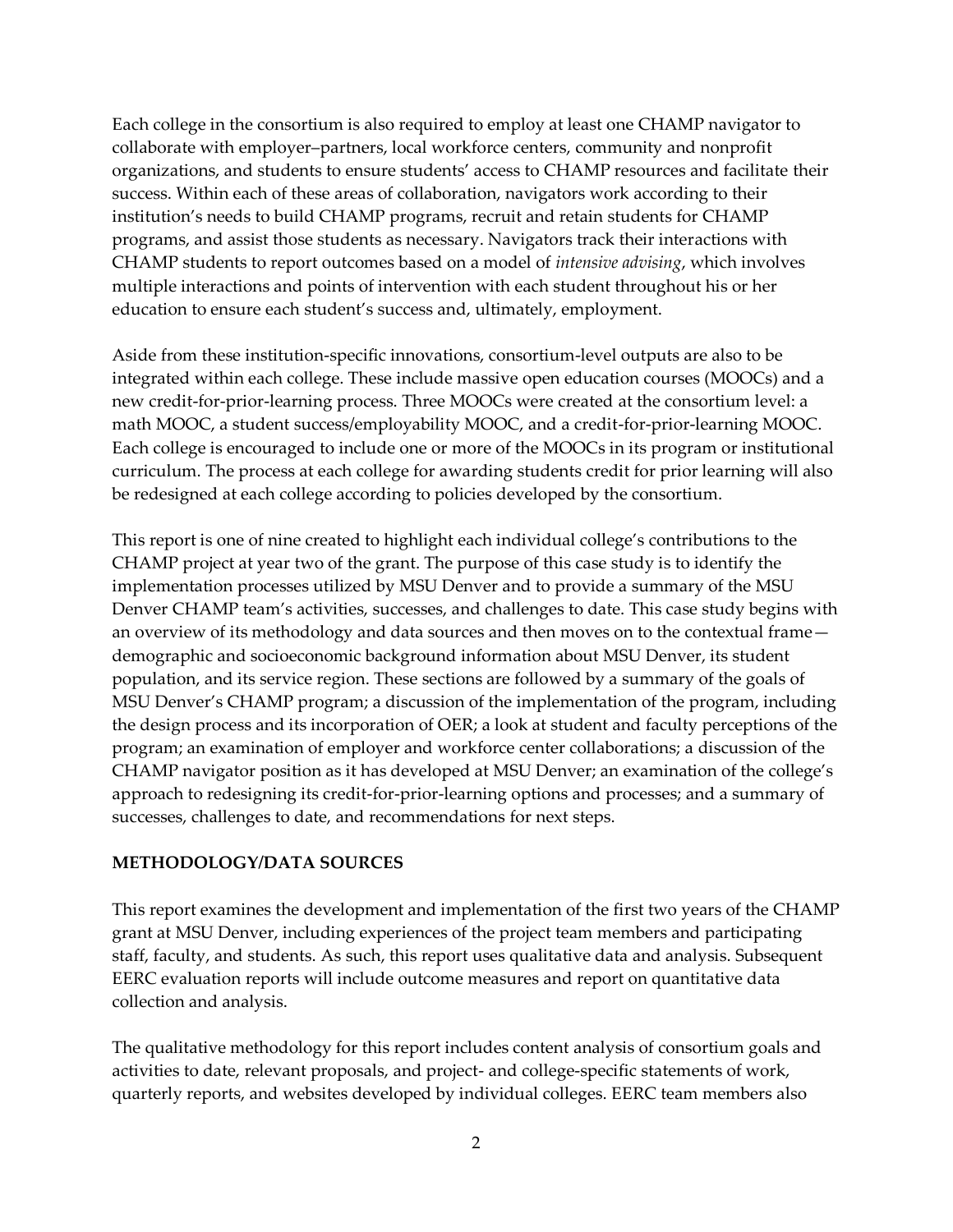conducted phone and in-person interviews with college project leads, staff, faculty, navigators, and students.

Most interviews were taped and transcribed; non-taped interviews involved extensive note taking. These transcriptions and notes as well as the documents cited above have been coded through the use of NVivo qualitative data management software and analyzed by EERC team members to represent each college's individual story relative to the CHAMP project.

As noted above, while quantitative analysis will be presented in subsequent reports, this summary is meant for contextual purposes only and will only utilize data from qualitative analysis. For this reason, grant targets relative to each college, student counts, course counts, industry- and workforce-related targets, and other quantitative objectives will not be discussed as part of this report.

#### **COLLEGE DESCRIPTION AND OVERVIEW OF STUDENT POPULATION**

Founded in 1965, MSU Denver educates more undergraduate Colorado natives than any other institution in the state, offering 244 academic degree options, ranging from master's degrees and bachelor's degrees to certifications and licensures. Ranked 23rd among regional colleges in the West by the U.S. News & World Report, and 32nd on Military Times' list of the nation's Best Colleges for Veterans, MSU Denver serves approximately 23,000 students annually, with 75 percent of the alumni staying to live and work in the state of Colorado. As of Fall 2014, MSU Denver's student population was 46 percent male and 54 percent female, with the average age of 26, with 40 percent of students attending part-time.<sup>1</sup> With its main campus located in downtown Denver and one extended campus in Denver South, MSU Denver offers the least expensive tuition of all four-year institutions of higher learning in the state.

#### **MSU DENVER'S CHAMP GOALS**

#### **Goals at the start of the grant**

1

At MSU Denver, the CHAMP grant was applied in the department of engineering and engineering technology (EAET) to the mechanical engineering technology (MET) program. Under the terms of the grant, four goals have been elaborated for the duration of the project: to establish/advance college-industry partnerships; to ensure technologically advanced education; to redesign the Prior Learning Assessment (PLA)/Credit for Prior Learning (CPL) policies; and, lastly, to introduce structures and mechanisms for stackable/latticed certificates and articulation.

MSU Denver's CHAMP team consists of program director/EAET department chairperson, associate professor/instructional designer, program manager, program associate, the navigator

<sup>1</sup> MSU Denver: Fact Sheet. Retrieved on Apr. 20, 2016. https://www.msudenver.edu/factsheet/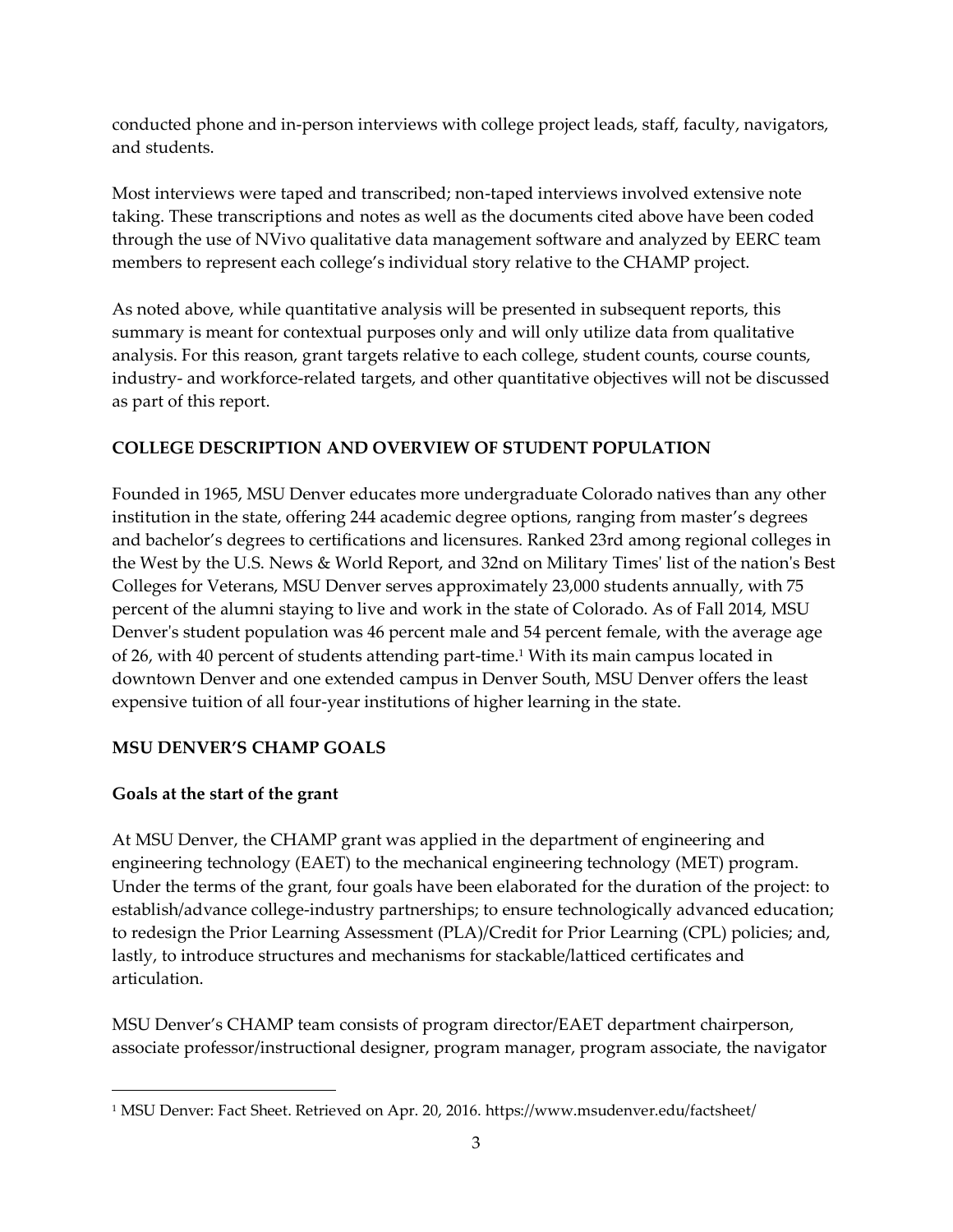and an assistant lab coordinator. The team is jointly working to redesign and create curriculum by implementing new certificate programs, initiating online or hybrid courses in CHAMPidentified programs for increased flexibility and adding and updating content, based on the needs of industry. MSU Denver redeveloped all of its CHAMP-related courses into the OER online platform, to share with the Colorado Community College System (CCCS) consortium.

Much of the curriculum redesign specified by the first CHAMP goal hinged upon the fulfillment of the second CHAMP goal – the purchase of new equipment – which allowed MSU Denver to make additions and improvements to their existing curriculum, producing graduates who can compete in today's engineering and manufacturing job market landscape and providing training that corresponds with the modern needs of its industry partners.

The industry outreach effort under the grant is directed at strengthening relationships with employers and creating work experience opportunities for students. As a brand new initiative under CHAMP, MSU Denver assembled the Industrial Advisory Board (IAB) – a committee comprised of local industry leaders, who extended their considerable professional experience towards decisions about new curriculum development and equipment purchase choices.

#### **Career pathways**

 $\overline{a}$ 

The MET program at MSU Denver is accredited by the Engineering Technology Accreditation Commission of the Accreditation Board for Engineering and Technology (ETAC-ABET).<sup>2</sup> Mechanical engineering technologists can be found across a variety of industries, ranging from aerospace to medical to manufacturing and custom-design businesses, large and small. The MSU Denver MET program is designed to provide students with both theoretical and applied skillsets, essential in succeeding in these careers.

As of Fall 2015 semester, the MET program at MSU Denver offers two new certificates, developed specifically under CHAMP. The certificates are: the advanced composite materials & manufacturing certificate, which requires 15 credits hours to complete and the Additive manufacturing engineering certificate, which is earned in 18 credit hours. Both certificates can be obtained while seeking a bachelor of science degree in mechanical engineering technology. The certificates will be noted in the official MSU Denver credit transcripts.

Of the nine members of the CCCS consortium, MSU Denver is the only four-year academic degree-granting institution. Therefore, while the community colleges are focused on helping students transition to four-year institutions, MSU Denver is positioned on the receiving end of the same equation: to enroll and integrate students with community college manufacturing credentials into MSU Denver's larger-scale engineering pathway that ends with a bachelor of science degree.

<sup>2</sup> MSU Denver: MET program overview. Retrieved on Apr. 17, 2016. http://msudenver.edu/met/programcurriculum/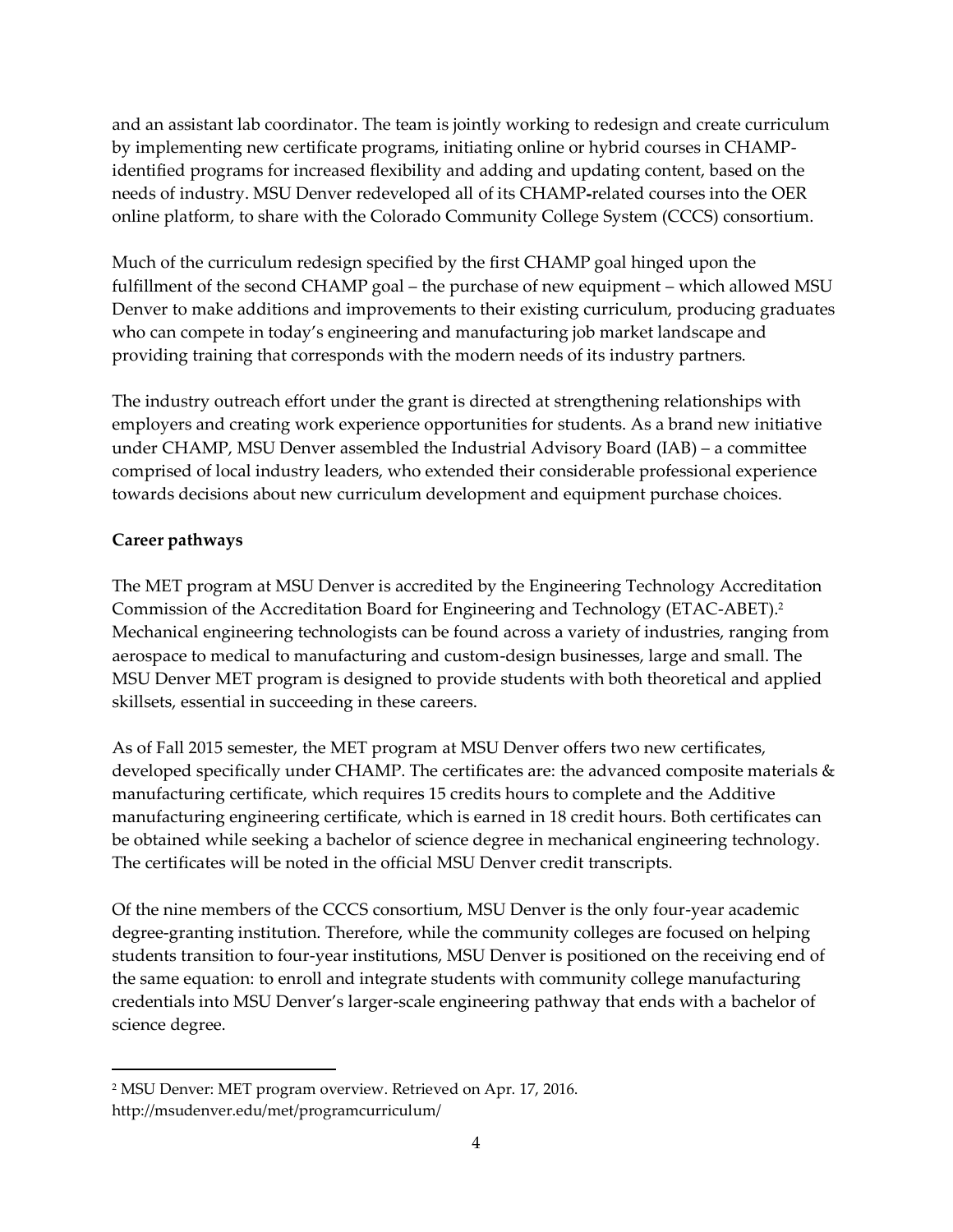It follows that developing articulation agreements with consortium members is a top priority for MSU Denver. Prior to CHAMP's involvement, MSU Denver had already been allowing students to complete up to 40 percent of their coursework at a different institution. CHAMP is being used to expand the existing options and agreements, with exclusive focus on manufacturing-to-engineering transitions. For instance, MSU Denver has been reworking its five-year agreement with Aims (not part of CCCS), to allow Aims students with associate's degrees in manufacturing to transfer to MSU – and be classified as juniors, upon the completion of two courses, Manufacturing Processes (MET 1010) and Principles of Quality Assurance (MEET 1310). A transfer and articulation coordinator, appointed by CCCS, has been working with MSU Denver and other 4-year institutions offering degrees that benefit a manufacturing pathway, to develop inter-institutional agreements for a guaranteed transfer of credits, certificates and degrees.

#### **IMPLEMENTATION**

#### **Process of design/redesign**

As mentioned above, two new certificates, stackable into a MET bachelor's degree, have been developed and introduced at MSU Denver since the inception of CHAMP: advanced composite materials & manufacturing certificate and Additive Manufacturing Engineering certificate. Since those new offerings launched in Fall 2015, the certificates have been primarily pursued by students in their third and fourth year of the MET program. According to the associate professor/instructional designer, MSU Denver was originally invited onto CHAMP for the opportunity to help more community college students transfer, but ended up developing two certificates of its own. MSU Denver chose to offer certificates in specializations not available from other local institutions of higher learning – to stay competitive and contribute an engineering focus to the CCCS manufacturing offerings.

A total of nine courses must be passed in order to earn the new certificates. Six of those courses had already existed, and three more have been developed by the associate professor/instructional designer (who also serves as a mechanical design faculty at MSU Denver and is a principal investigator on the grant) since the inception of CHAMP. Those three courses are: Composites Manufacturing, Advanced Composite Structures and Direct Digital Manufacturing.

All courses related to the CHAMP certificates have been redeveloped and uploaded into the OER platform, shared by CCCS. The process was not without delays and compatibility issues. For instance, being the only four-year institution in CCCS, MSU Denver was initially using a different syllabus format from the rest of the consortium and had to restructure some things to fit in. In the end, the instructional designer, with faculty's cooperation, redeveloped and uploaded the maximum amount and variety of resources pertaining to the CHAMP coursework: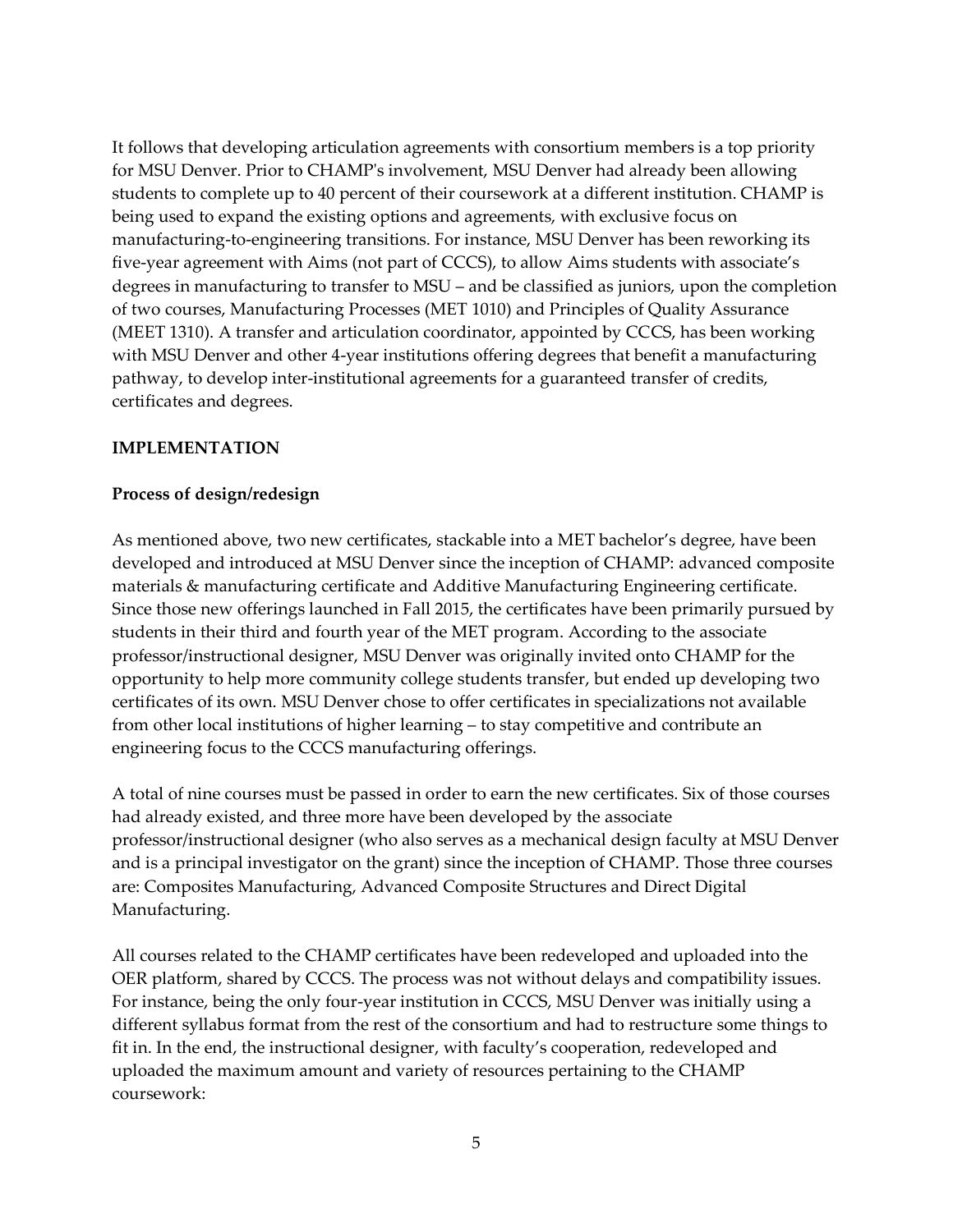It is not just the syllabus, not just the competencies, not just the outline... We made all the lecture notes [available]... We have homework published. We have quizzes published. And we have lab manuals published as OER for all these nine courses.

In addition to the newly developed in-class courses, three self-paced MOOCs have been created as pilots under CHAMP grant. These MOOCs were primarily developed by the system but staff at MSU and other colleges have been helping. The MOOCs are Math for Industry (electromechanical, engineering graphics and machining trades); Credit for Prior Learning (for the purposes of assessing work experience such as military or industry training this has not been launched yet); and Soft Skills Curriculum (covering communication, time management, teamwork, leadership, personal confidence and critical thinking to boost student employability).<sup>3</sup>

CHAMP navigators from around the CCCS consortium worked together on developing different modules of the soft skills curriculum and, at the time of interviews, the new MOOCs had only just been launched at MSU Denver. The MSU Denver navigator had already made the faculty aware of the MOOC and was now making rounds to MET classrooms, presenting it to students. The program manager noted that the soft skills curriculum is a necessary component of the educational process at MET because professionalism is one of the key traits employers demand from their workers. He brought up the example of a recent conversation with one of the industry partners:

It's a family run, medium, middle-size machine shop. And the owner basically just literally told us: look, we don't need someone who has brilliant ideas or with, maybe, a four year degree. Of course, it's nice. But we need someone, number one, [who] knows how to do the math. Number two, know how to communicate with people. Plus, know how to follow the rules, which is something really basic. Show up on time – don't be late. Know how to communicate with your co-workers and supervisor. The rest of those things – we can train that person.

The math and soft skills MOOCs fit well with the employability parameters outlined by IAB.

#### **Equipment purchases**

 $\overline{a}$ 

With the mentorship of the industry partners of the IAB, new equipment has been purchased for the MET program, including a compression molding machine, an electric discharge machine and a 3D metal printer.<sup>4</sup> Now, engineering students have learning/ training opportunities with additive manufacturing machinery they did not have access to before.

<sup>&</sup>lt;sup>3</sup> MSU Denver Newsroom: "CHAMP Grant Yields New Courses, Equipment for MSU Denver. Retrieved on: Apr. 19, 2016. http://msudenver.edu/newsroom/news/2015/march/18-champ-grant.shtml <sup>4</sup> MSU Denver Newsroom: "CHAMP Grant Yields New Courses, Equipment for MSU Denver. Retrieved on: Apr. 19, 2016. http://msudenver.edu/newsroom/news/2015/march/18-champ-grant.shtml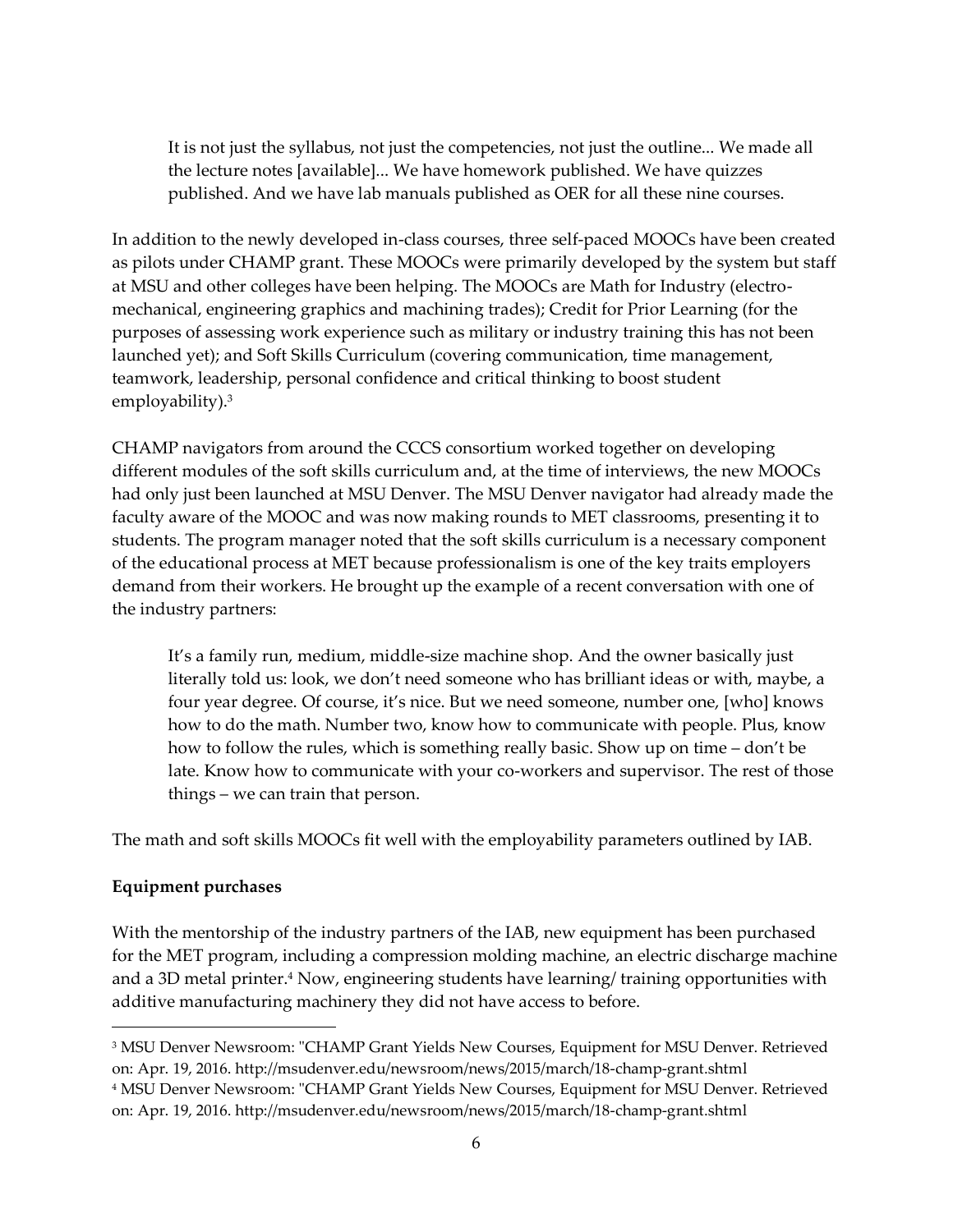Before the equipment could be purchased and installed, however, MET had to expand their available space to make room for more machinery and students. The expansion of shop space was challenging: MSU shares an urban campus with two other institutions of higher learning and the project lead had to take a proactive stance with the Auraria Higher Education Center (AHEC) to find and/or create the necessary space for MET. Additionally, budgetary approval delays in the purchasing of the equipment postponed the launch of the certificates into the Fall semester. Once equipment was in place, classes were launched, serving 38 students in Fall 2016, with a growing waiting list to sign up for the following semesters.

#### **Students served/student perception of program**

When asked about their experiences and impressions of the improved MET program, students spoke with excitement about the new equipment CHAMP had provided, the newly developed certificate programs and the industry connections that had come to fruition under the grant. Each student believed that CHAMP had provided them with additional possibilities for enhancing their skills to more favorably compete in the job market.

All interviewed students were working on their CHAMP certificates: some were working on one, while others decided to earn both certificates. The ease of obtaining certificates along one's way to a bachelor's degree was brought up as a key selling point. One student was particularly impressed with the cross-listing opportunities for credits:

This is one of the few programs when they ask you to "double dip" – which means you can check multiple boxes with single class credits. I can get a minor and I can also apply the same credits to the advanced composite certificate. It is only a few [credits] more on top of your minor to get industry certification. That is huge! I know from my previous experience in the job market: as much as the piece of paper is important, certifications will give you more weight than certain degrees can. That link to industry is important.

Students also expressed confidence in the training and experience they were receiving at MSU Denver, especially from having the benefit of the IAB to prepare them for the job market. One student stated that MSU Denver offered a more personalized, hands-on education than larger institutions:

[T]hose certificates – they are built by industry companies. They are represented in advisory boards... Students that come from big schools often never had their hands dirty. Because these companies work with us, we come out of the school ready.

The newly purchased equipment had also made a big impression on the students, especially the Mark One Carbon Fiber 3D printer that allows for the printing of continuous carbon fiber, creating, among other things, mechanical parts to sustain machinery. Overall, students seemed thrilled with learning/training opportunities afforded by the new technology: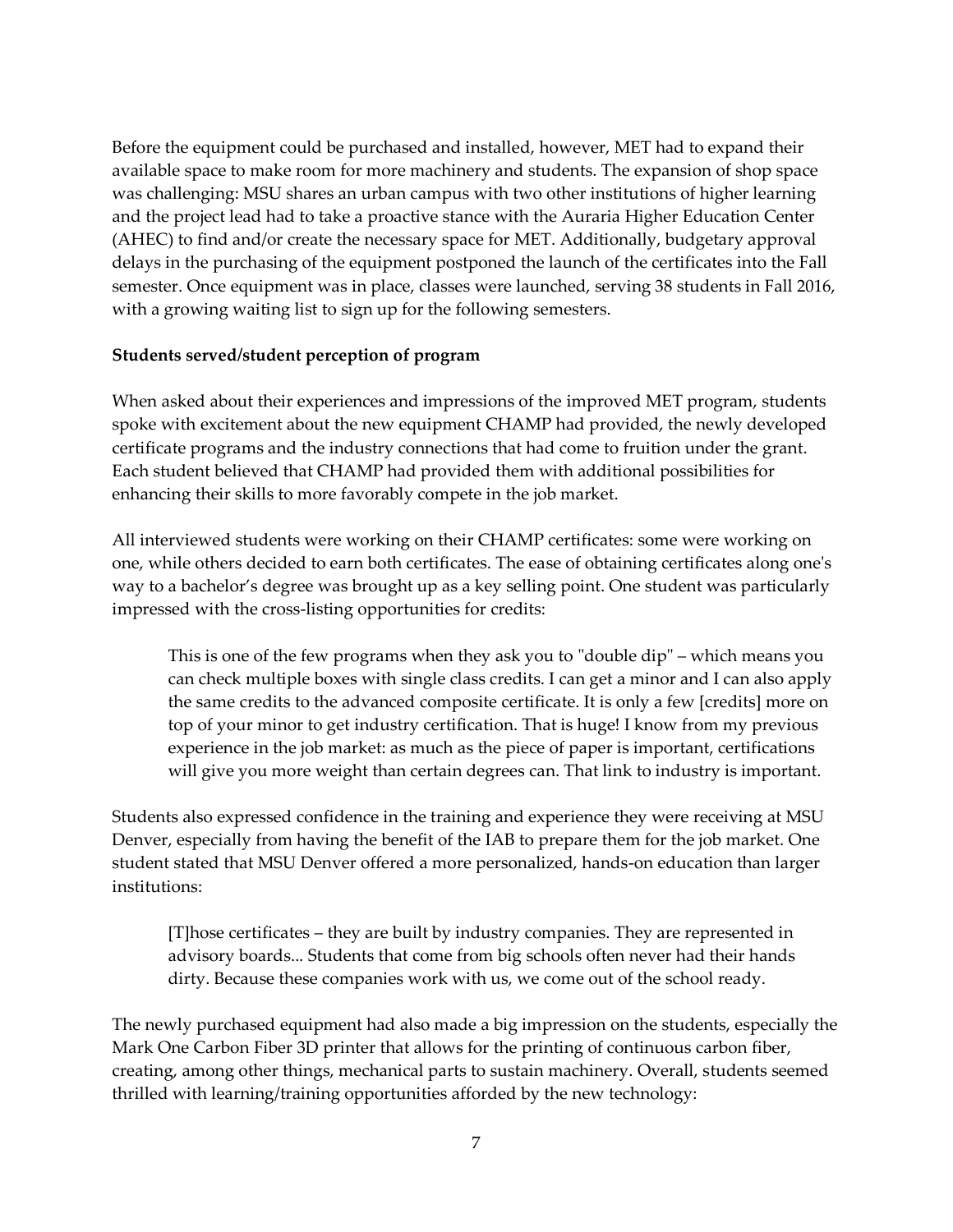The equipment that CHAMP funded gave us is a dream come true. Our compression molding machine, EDM, VARTM – those things are super advanced. A lot of workshops even don't have them.

Overall, students seemed aware and appreciative of the privilege of attending the MET program at MSU Denver. Some of them had very practical plans for the future and very clear expectations of the program, and they seemed happy with their progress at MSU Denver:

I came to Metro specifically for industrial design program and MET program. I wanted to do a dual major. The industrial design program here is, actually, pretty widely recognized. The program is really good, it has great professors... There is no other MET program that has as much hands-on training [as] here. It was really small at that point – about 50 students – and everybody knew everybody. We had really good community and worked well together and it just felt good. I wanted to put my hands on tools, and this is what I got here, and that is what really kept me in the program.

#### **Faculty/staff perception of programs**

Like students, faculty and staff spoke highly of the MET program's revitalization under CHAMP, due to new, modern equipment as well as the networking opportunities with everexpanding circles of industry partners. The assistant lab coordinator, for example, noted the difference the grant has made:

It has been two years [with CHAMP], and I have been here four-five years. Things dramatically improved in MET department... I definitely see positive changes. The guys working here truly care and it seems all this comes from CHAMP.

While happy with new equipment purchases made possible by CHAMP, a professor of mechanical engineering technology believed that this was just the beginning stage of the longterm task of developing MET as a program. He felt that there was lots of room for growth, particularly in terms of making more space for more technology: "We can always use some new equipment and tooling. Right now, one of the neediest things right there is composites tooling, which is so much cheaper than metal tooling."

A common theme that resonated through faculty interviews was satisfaction in being able to prepare their students to compete in a rapidly transforming job market; they seemed assured by the continuous feedback from the industries, that they served their students well: "I do think we are starting up some educational programs that really meet the needs of the industry, and the students."

Another change faculty and staff attributed to the CHAMP grant was the enhanced collaboration between MSU Denver and other members of the CCCS consortium. One faculty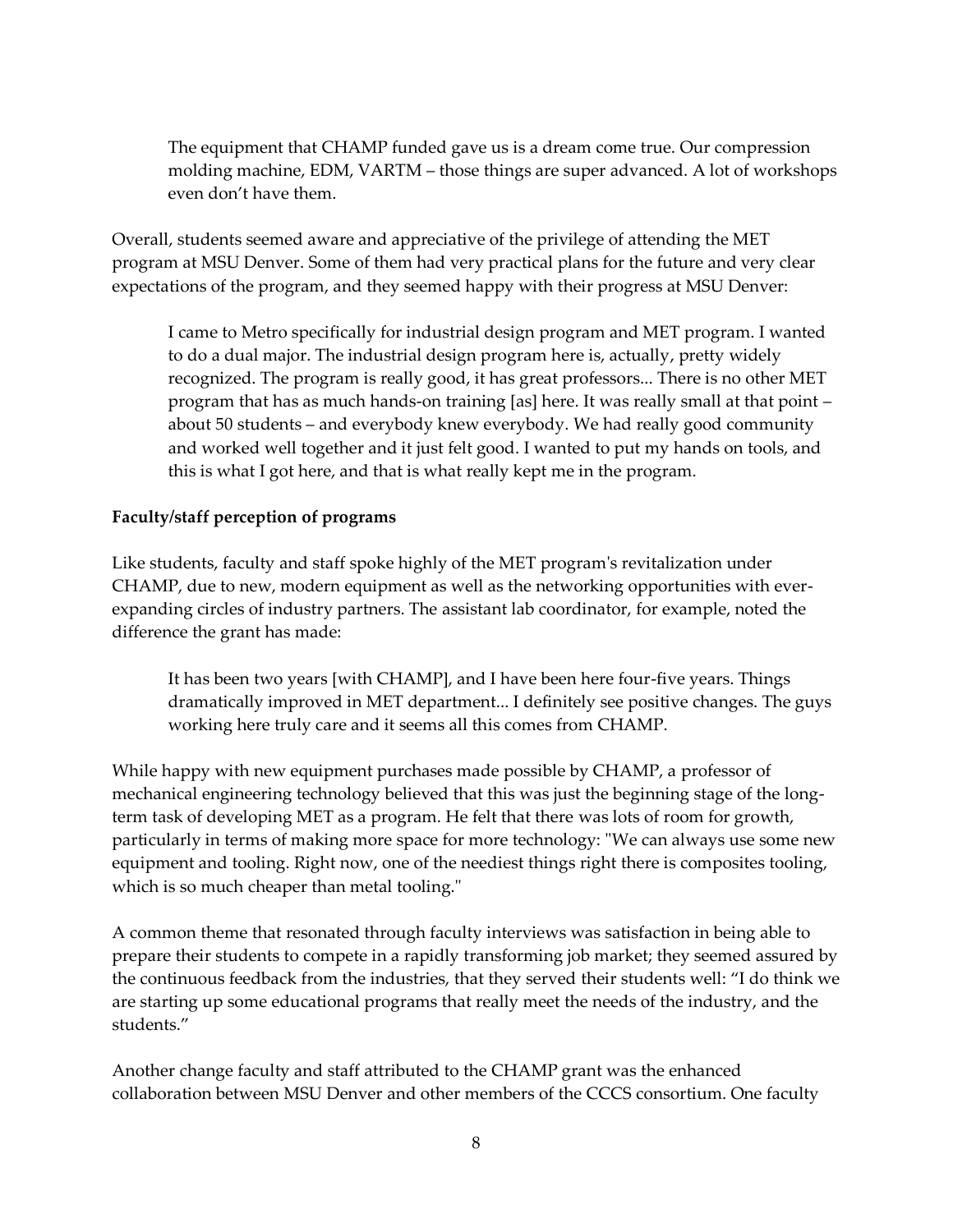member spoke positively about a collaborative recruiting/awareness event for all the CHAMP programs in the Denver area. Every year Manufacturing Week kicks off across the country. This is a week where manufacturing initiatives are celebrated on a particular day (Manufacturing Day) during that week to inspire the next generation of manufacturing employees across the country. Manufacturing Day this previous year was planned by three CHAMP colleges: MSU Denver, EGTC, and CCD. It was held on the day of the site visit and attended by workforce system clients and students from local high schools. All three programs provided speakers and offered tours to show perspective students the new, CHAMP-sponsored facilities and equipment. Faculty and staff have noted that they have enjoyed the opportunity to work with their counterparts at the other CCCS institutions.

#### **EMPLOYER COLLABORATION**

#### **Previous employer relationships/how they changed**

Under the coordination of the champ program manager and program associate, the MSU Denver CHAMP IAB was formed, establishing by-laws and identifying several companies of interest to reach out to. IAB's first meeting took place in December 2014 and included industry representatives from companies such as Protogenics, Arrow Sheet Metal, Davis Manufacturing, Cart Works Company, Image West Apparel, Inc., and B & B Machining.

Today, MSU Denver's IAB meets on a quarterly basis and keeps growing in participants. According to the program director, more and more companies reach out to MSU Denver, drawn in by CHAMP's reputation or having already partnered with other members of the CCCS. Most recently, the program director had been contacted by Lockheed Martin, a giant in advanced technologies, aerospace, defense and security, looking to create a lasting partnership.

One innovative way MSU Denver has made use of the advisory board is as an educational resource for students. According to one faculty member, several student groups had already presented their senior projects and research to the IAB and received feedback from board members. The faculty member pointed out that seeing student projects allows employers a better look at their abilities and talents, giving them a glimpse at what they can expect from MSU Denver alumni and providing the students with a golden networking opportunity while still in college.

Another faculty member, a professor of mechanical engineering technology with 30 years of combined industrial and educational experience, is a member of the MSU Denver IAB, which allows him to contribute to the program as a teacher as well as an employer partners' liaison. He, too, takes his students for visits to industrial facilities and manufacturing leaders' presentations, as an effort to increase the learning opportunities and networking exposure for all involved.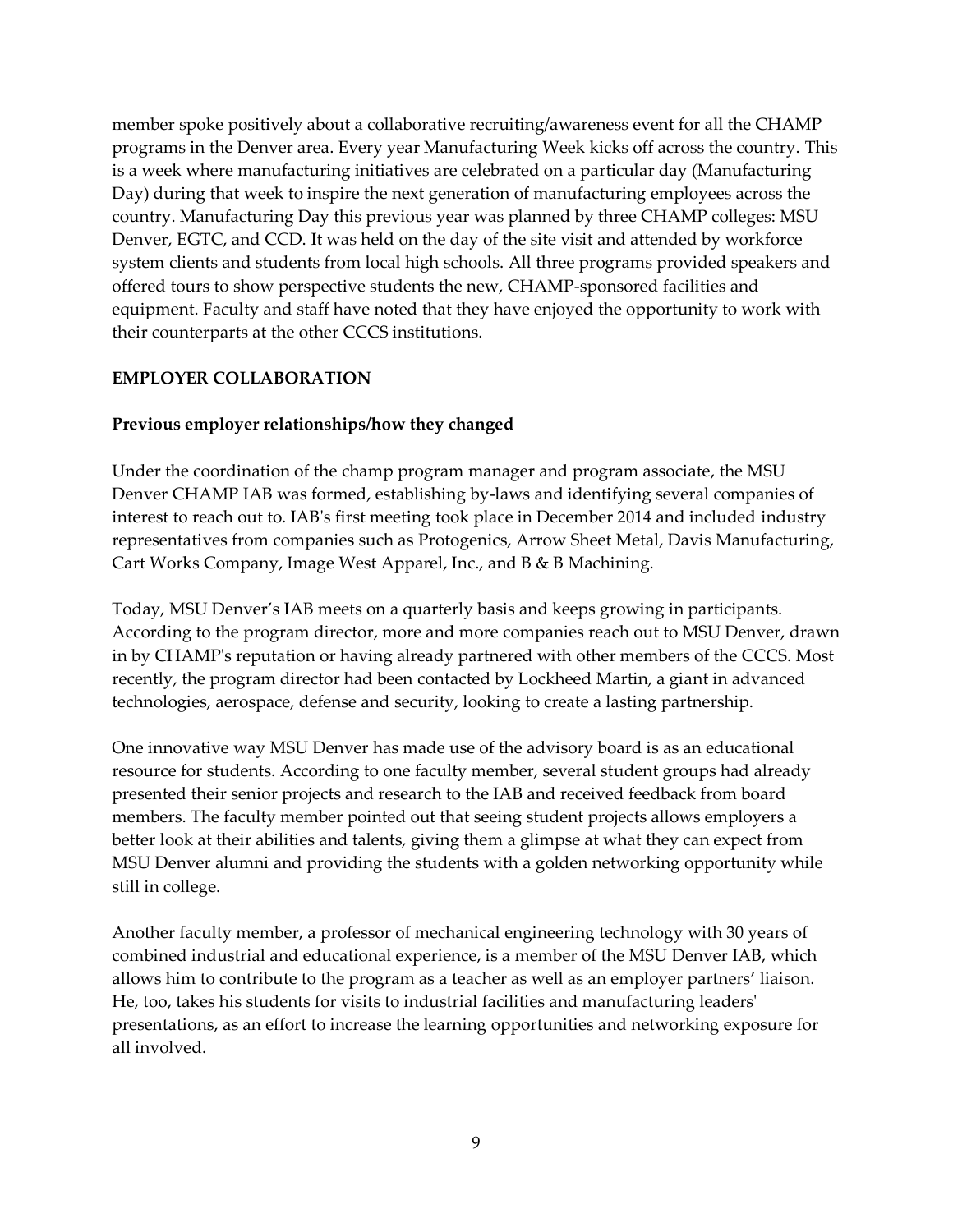#### **Feedback on course changes, equipment purposes, etc.**

The IAB serves the whole MET program at MSU Denver as well as the CHAMP grant and its goals in particular. Quarterly meetings are typically dedicated to advising the faculty and staff on the program's general direction, evaluating the program's strategic plans, providing perspective on curriculum development and equipment purchases and reviewing the overall health and status of the MSU Denver CHAMP grant.

By cultivating ties with a growing number of local companies, MSU Denver has also worked to create new opportunities for students, in terms of internships they can take advantage of while still in school, as well as future, post-graduation employment options. MSU Denver students are being noticed and hired by companies that had never paid attention to MSU Denver's engineering and manufacturing alumni in the past. According to MSU Denver's website, the MET program is currently engaged with 27 local industry partners, such as: Alfred Manufacturing, GeoTech Environmental Equipment, Ingram Machining, Techniques Swiss, Coors, St. Vrain and Interex Aerospace.<sup>5</sup>

#### **Future plans for these/other employer partnerships**

 $\overline{a}$ 

The list of industry partners continues to grow as the MSU Denver CHAMP initiative gains more publicity. The program associate, a member of the American Society of Mechanical Engineers (ASME), for example, has been contacted by the organization to set up the next ASME event at MSU Denver. This presents the opportunity for 50-60 members of the ASME Colorado chapter to visit MSU Denver and learn about CHAMP.

In addition to its usual activities, the MSU Denver IAB is currently being consulted for assistance in sustaining the newly developed aspects of the program beyond the duration of the CHAMP grant. Concern had been expressed about keeping the equipment and the trained faculty with the MET program – past the grant expiration – and the board is expected to play a big role in helping find solutions.

The IAB has proven to be a valuable asset in MET's development. The challenge now is to create the infrastructure for maintaining the dynamic interaction that has been established between the university and the manufacturing sector. The CHAMP team at MSU Denver has been contemplating what kind of institutional and financial mechanisms need to be developed to ensure the sustainability of this fruitful interchange but no specific plans have been outlined.

MSU Denver is ready to meet this challenge with a new curriculum for a baccalaureate degree in advanced manufacturing housed in a new Advanced Manufacturing Sciences Institute. The programs associated with this interdisciplinary degree will be co-located in a new building on

<sup>5</sup> MSU Denver. Retrieved on Apr. 20, 2016. http://msudenver.edu/newsroom/news/2015/march/18-champgrant.shtml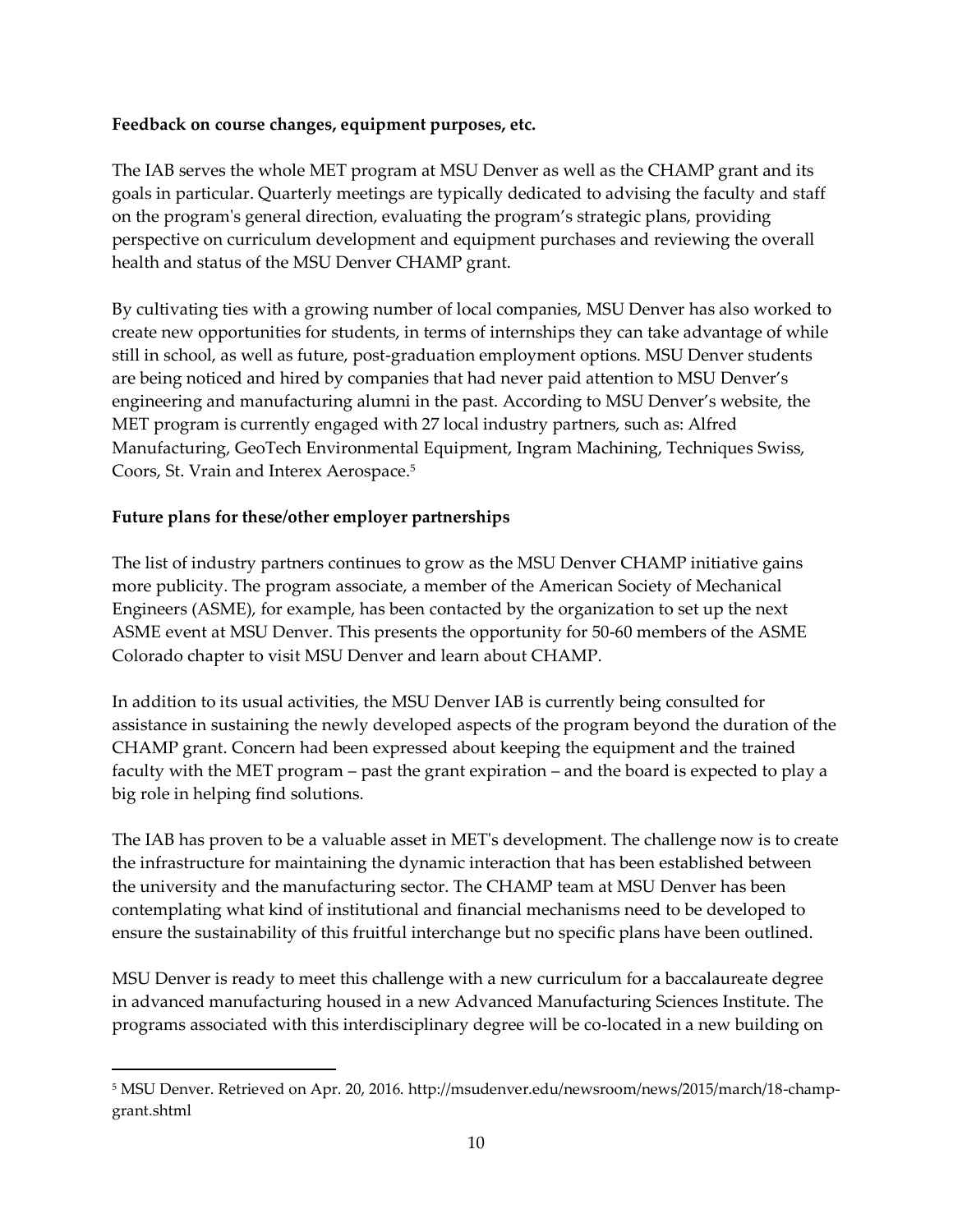campus, the Aerospace Engineering Sciences Building (AES), slated for completion in June 2017. By providing MSU Denver students with a solid foundation in core skills, knowledge and dispositions to facilitate employability in advanced manufacturing professional positions, the Advanced Manufacturing Sciences (AMS) degree and the associated AES building have been created and designed to facilitate collaboration between the involved disciplines and relevant industry entities. The building includes entrepreneurial activity space, and many courses in the major are designed to facilitate collaboration with industry. There is also a growing emphasis on potential fee-for-service opportunities associated with the degree and the departments participating in the AMS program. These would help offset some of the costs for the facility and equipment. For example, the current and planned equipment acquisitions for both the engineering technology, especially mechanical engineering technology, and industrial design departments lend themselves to helping solve an identified advanced manufacturing industry issue of a lack of rapid prototyping machines available for smaller manufacturing firms. These firms will be able to collaborate with MSU Denver departments to use equipment in fee for service arrangements. This should provide ongoing mutual benefits by providing the manufacturing community with access to normally unaffordable equipment and benefit the departments both financially and with real world learning opportunities for students.

#### **NAVIGATOR**

#### **Background/role at college**

Prior to assuming her current position at MSU, the navigator, a retired elementary school teacher, worked as a consultant, conducting workshops for math and science teachers around the country. In her time away from her navigator duties, she serves as a volunteer at her church, helping community members with job search and placement.

#### **Work to date**

In the first year of her appointment, the navigator focused primarily on raising the visibility of the CHAMP grant, the MET program and its new certificates – on campus as well as with the local community at large. This effort had the dual purpose of catching the attention of local manufacturing industries and drawing in new students. From the start, the navigator has assumed a proactive role in community outreach, presenting at local events and high schools, engaging the workforce system and the Denver Chamber of Commerce and developing brochures, banners and informational pamphlets to make available to interested parties.

The navigator has been also focusing on promoting the CHAMP to MSU Denver students, internally. Even before the launch of the new certificates, she had made rounds to different each MET class, raising awareness of the coming changes and gauging student interest for the certificates. Now that the new CHAMP initiatives have been implemented, she has added a wealth of new information to her classroom presentations, including referrals to the new MOOCs: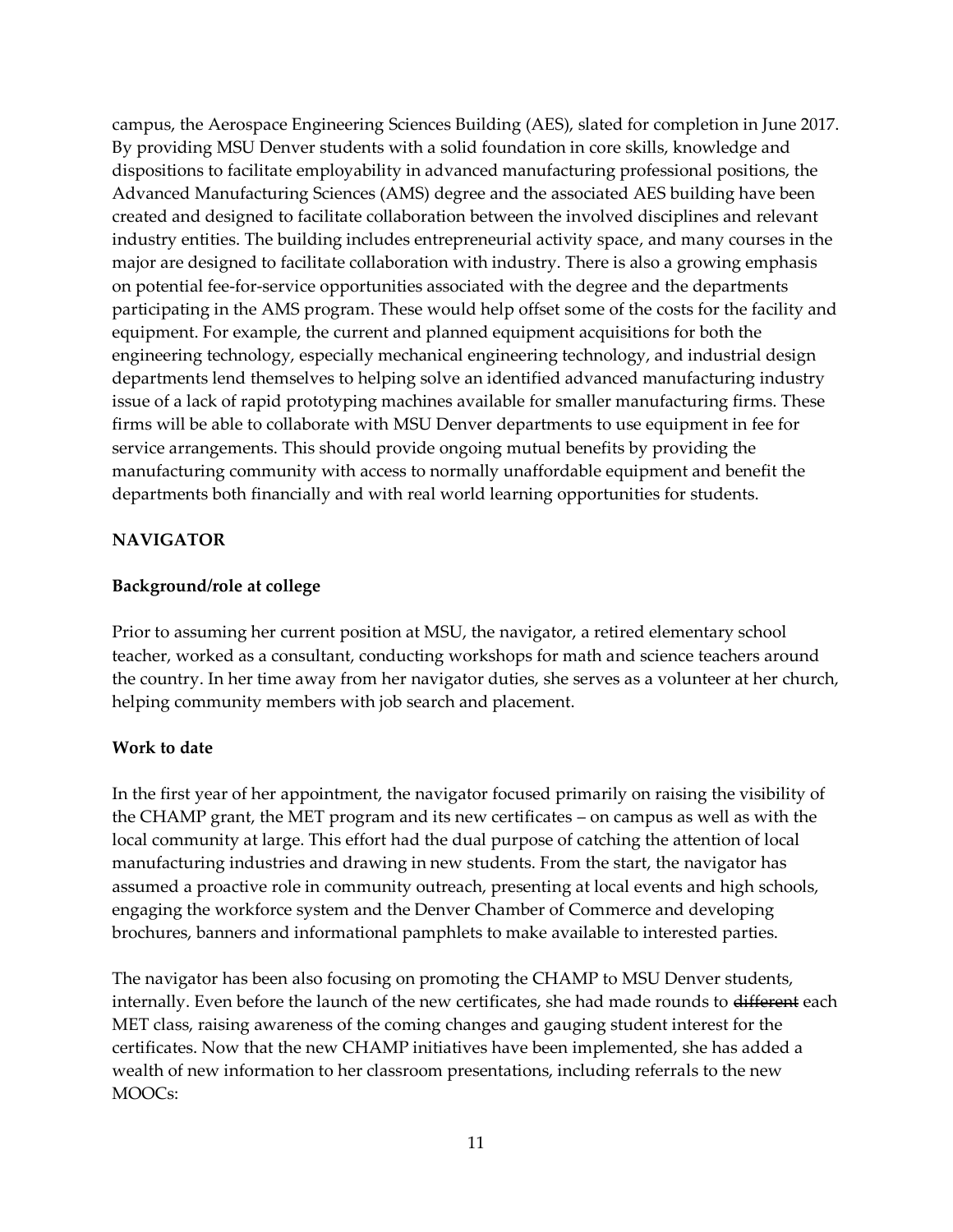In the presentation, I show them how to get to the MOOCs. I break down one of the MOOCs by listing the modules and the skills covered. I tell them about our Blackboard learning and the fact that the Employability Student Success MOOC is on Blackboard. I haven't worked one-on-one with any student. However, students have information on how to choose the module that will help them improve their self-identified skills.

In her second year with CHAMP, the navigator took over additional student advising duties, previously performed by the program associate. At the time of the interview, the navigator was still adjusting to the new advising task, but described her work as helping students understand the program, providing thorough explanations of what it takes to earn each of the two CHAMP certificates and how they fit into the larger academic pathways involved.

Since the instatement of new certificates, the navigator has shifted her focus from simply bringing awareness to the program's anticipated offerings to proactive student recruitment. She has been particularly focused on establishing connections with the local workforce center, to work with TAA and TAA-like students to familiarize them with information about the MET program, their eligibility and funding options. The navigator, likewise, engages the help of the workforce center as well as IAB to help existing MSU Denver students with job search and placement. Finally, the navigator is very actively involved in tapping local veteran organizations for potential students, by routinely visiting local chapters and giving presentations about their career and funding options at MSU Denver. As of December 2015, the navigator had a caseload of nearly 200 students.

#### **Future plans**

The navigator is currently focused on strengthening her student advising skills as well as cultivating targeted collaboration with the regional workforce center to establish a steady student pipeline and information exchange between them and the MET program. As well, part of the role of the navigator also is to help develop courses related to soft skills for engineers. In reaching her goals so far and setting new accomplishments for the future, the navigator credits the CCCS navigator advisory board for being a reliable support system:

I believe a lot of it has to do with the CHAMP advisory board. For example, the navigators, from day one – even when there were just two of us, and then three, and then there were four, talking on the phone – we have always talked together... And we've tried to support each other. [W]e started out having monthly navigator meetings and we went to each campus. On one occasion, we all drove three hours to Lamar!

The navigator enjoyed the camaraderie of the group and expressed confidence in using the advisory board as a resource for networking and finding solutions to future challenges that may arise under CHAMP.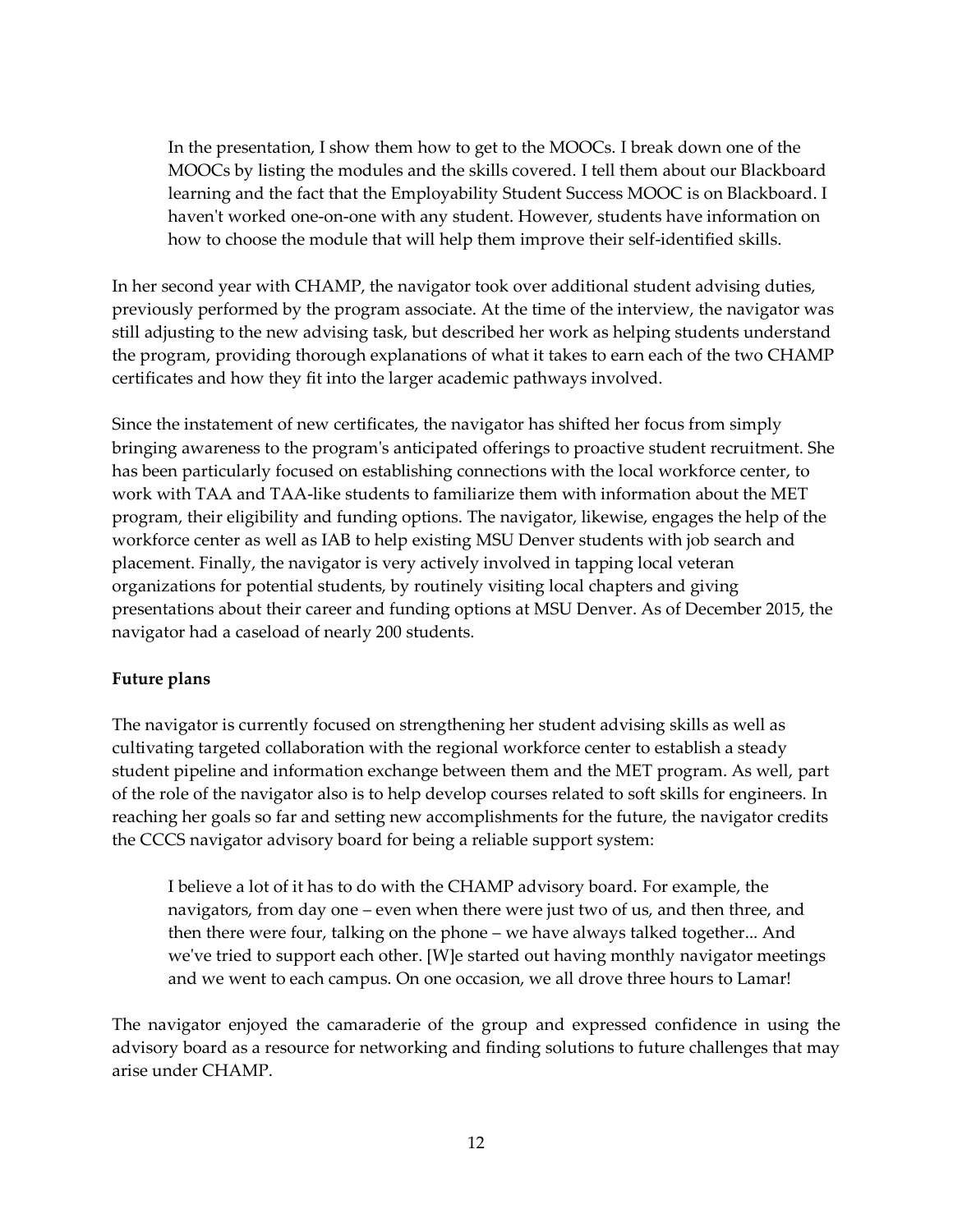#### **PRIOR LEARNING ASSESSMENT/CREDIT FOR PRIOR LEARNING**

A PLA specialist from MSU Denver's Center for Individualized Learning (CIL) has been engaged to assist with bringing PLA assessment to the MET program in a standardized format that can be used by all members of CCCS. The PLA expert specializes in serving student veterans and adult learners and has been the main resource and driving force behind the effort. As the program manager put it:

Before CHAMP, [the PLA specialist] was telling me, veterans were coming in and it was kind of a hit-or-miss on whether they're going to get some prior credit. Now, it's set in stone that they're going to get some sort of credits for the stuff that they've learned.

Although most of the CHAMP staff were not directly involved in CPL/PLA development, the navigator has incorporated talking about it in her general CHAMP presentation to the students:

During my presentation, I inform the students about the PLA/CPL MOOCs. I tell them that they've always had that as a bill of rights, to ask for credit or an assessment of their previous knowledge.

MSU Denver's CIL website offers a wealth of information on various CPL/PLA assessment tools for students with different background, as well as providing a downloadable questionnaire that helps students determine what sort of PLA they may qualify for, hyperlinked to more online resources. 6

#### **CONCLUSION**

 $\overline{a}$ 

#### **Challenges to date**

At MSU Denver, most challenges reported had to do with time delays due to complex internal/external bureaucratic and logistical processes. The program director, for example, expressed the wish that CHAMP budget modification procedures would be less cumbersome, as it, evidently, took him a long time to obtain all the necessary financial approvals to proceed swiftly with purchasing in the past. Likewise, obtaining approval for creating the two new certificates for the MET program was more time-consuming and labor-intensive than anticipated. A lack of communication about the timing of new courses had also been brought up as an obstacle.

Other struggles seemed to be part of the normal process of enacting new initiatives. Redeveloping courses into the OER format was, initially, a very heavy undertaking, with unforeseen requirements – such as having to make the OER course materials compliant with the

<sup>6</sup> MSU Denver: Center for Individualized Learning. Retrieved on Apr. 19, 2016. http://www.msudenver.edu/cil/priorlearningassessment/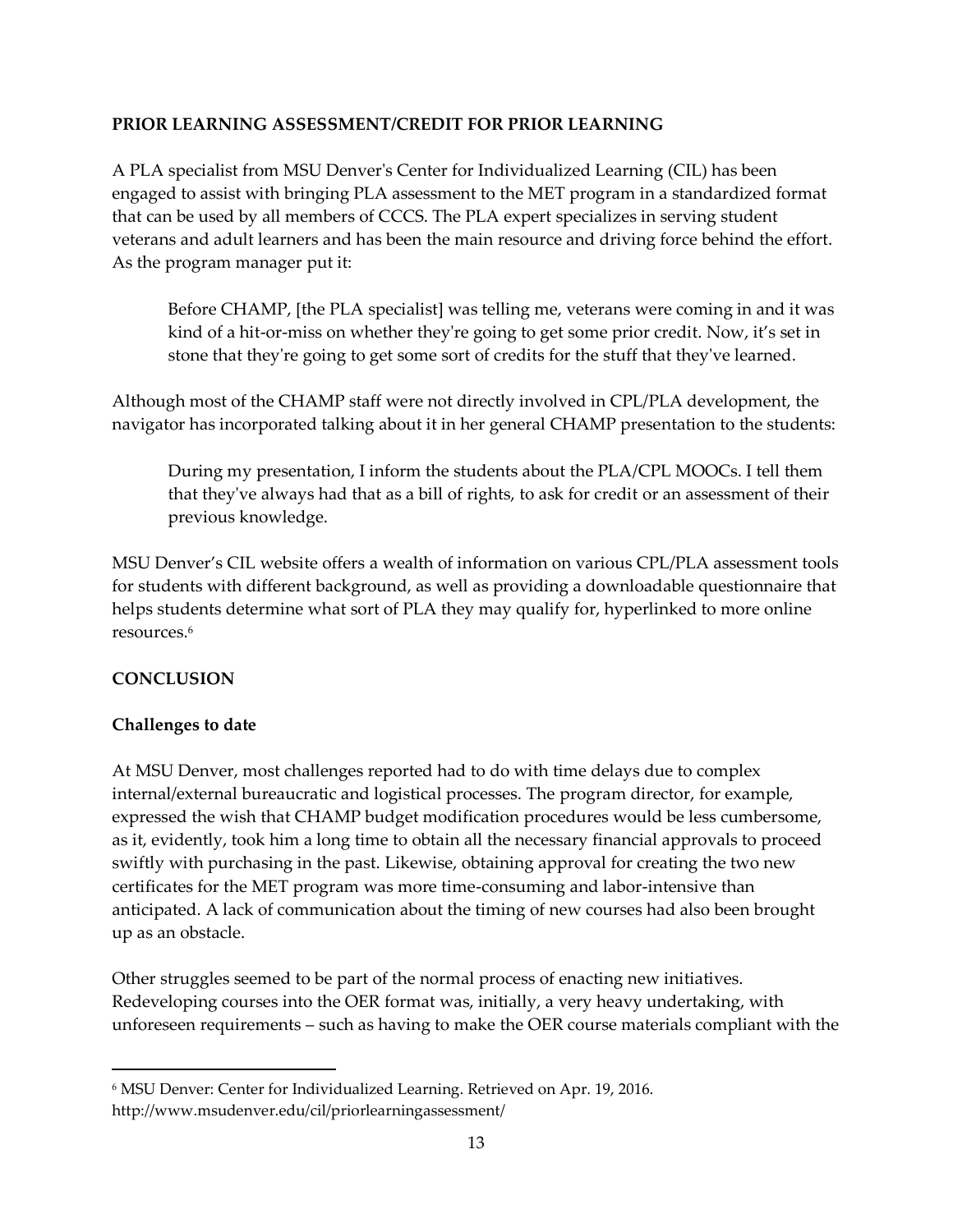Americans with Disabilities Act (ADA) code – demanding extra time and attention. Having accomplished the necessary preliminary set-up, however, the instructional designer expects things to be much easier and run much smoother from now on.

#### **Successes/achievements to date**

The most common praise elicited by the CHAMP staff was towards the fruitful, growing relationships between MSU Denver and local manufacturing businesses. The program director expressed pride in the partnerships developed with local companies under CHAMP – and the caliber and dedication of the professionals serving on IAB:

I will say the advisory board members, themselves, will be something we are really proud of. I mean, these people have a full-time job. Their time is valuable. And they are willing to contribute their time for us – just because, I think, we have the same passion like they do.

The program coordinator agreed that the IAB's involvement with both, the MET department as well as MET students, is helping create unprecedented cohesion and communication between the college, the Industry and the students:

...The institution, the faculty members, the students, and the industry – they all work together. Versus the [way it was] before – just the industry and the school, [just] the school and the students. Then, the students really don't have any connection with the industry, until they graduate and they get a job. But, then, they're losing the school part. But now, with this pattern, all the three dots are connected.

MSU Denver's other achievements include the successful and thorough redevelopment and posting of CHAMP-relevant course materials into the OER sharing system, as well as the launching of the CHAMP website.

#### **NEXT STEPS**

In year three of the CHAMP grant, MSU Denver's priorities will be divided between ensuring that the articulation agreements with other schools are completed and usable by students and continuing to develop and expand internship and employment opportunities for MSU Denver students with local industry partners. The CHAMP staff expects IAB to become even more proactively involved in shaping the MET program.

The CHAMP team at MSU Denver also seemed worried about the sustainability of the achievements under the grant, past the grant's expiration. The project lead also believed that too much has been invested into training the faculty on new machines to simply let them disband after the grant: